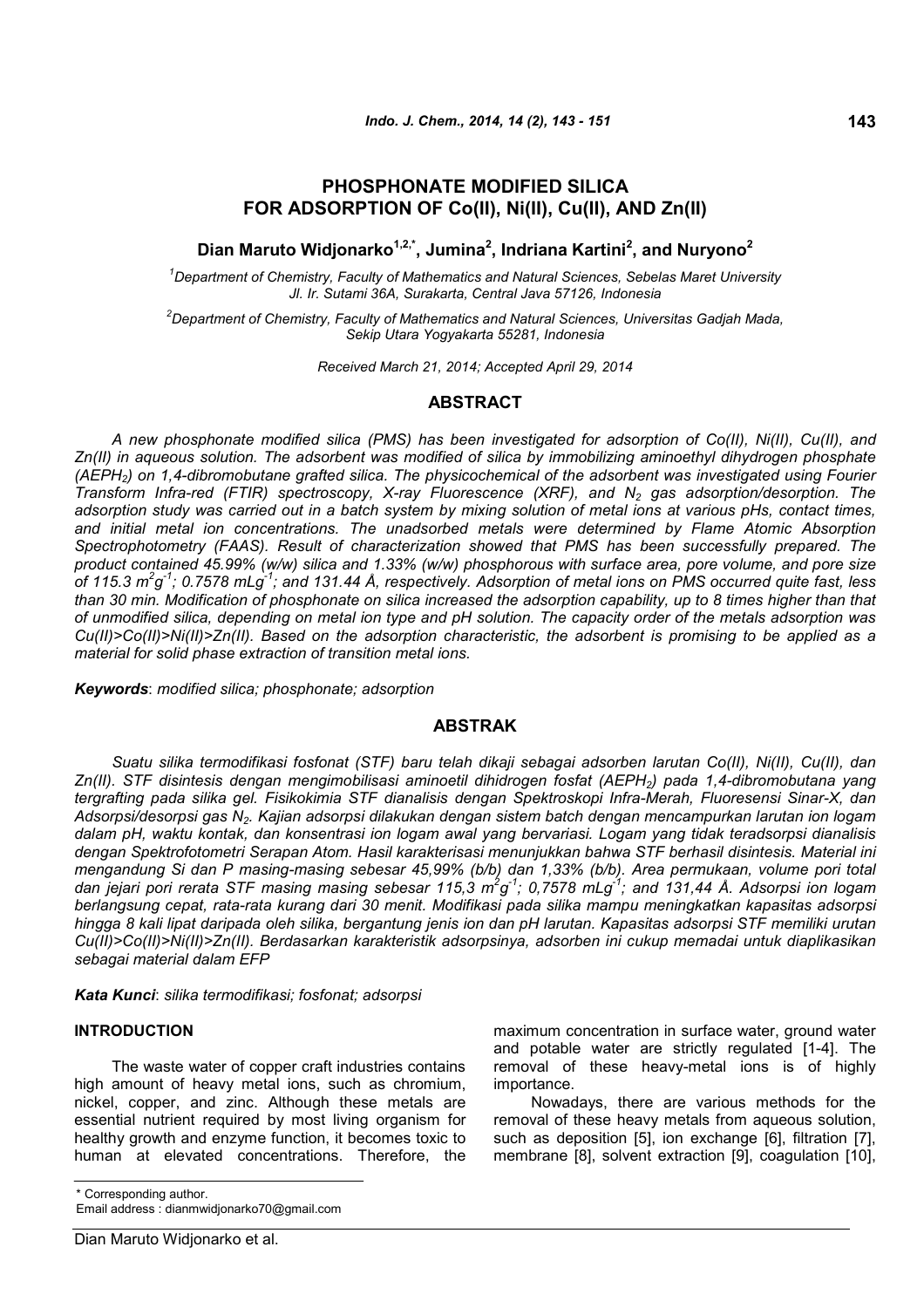and flotation [11]. However, adsorption is the most popular method applied pervasively in environmental chemistry and chemical industries. It presents convenience, easy operations, and simplicity of design. Further, this process can remove different type of pollutant and offers wide applications [12-13].

One of the most popular commercial adsorbent is metal ion. silica gel which has been popularly used as desiccant due to its relatively weak bonds with water as well as its large pore volume [14]. However, to be used as metal ion adsorbent, silica gel must be modified due to limited capacity and selectivity of its presence and of silanol sites and porous structure.

Modification of silica gel could be done through increasing of surface area and/or decreasing pore diameter, i.e. ratio of silanol and siloxane concentration of particle surface (physical modification). This method usually includes media system adjustment [15] or thermal/hydrothermal treatment [16]. Another suitable method of modification of silica gel is through chemical modification. The latter method can be done through organofunctionalization using organic group as modifying agent or inorganofunctionalization using organometallic composite or metallic oxide in which the group is anchored on the surface [17].

The organofunctionalization of silica gel usually includes donor atoms such as carbon [18], nitrogen [19- 20], sulphur [21], and phosphorous [22]. However, from three different types of phosphorus organofunctionalization: phosphate, phosphonic/phosphonate, and phosphinic, only phosphonate group can be successfully used because of poor hydrolytic or oxidative stability of phosphate and phosphinic. Phosphonate organofunctionalization of ion exchangers/adsorbents usually applied for trivalent or divalent cations [22]. While, the introduction of an amine  $(-NH<sub>2</sub>)$  group into the phosphonate molecules to obtain -NH<sub>2</sub>-C-PO(OH)<sub>2</sub> in such molecule as NTMP (nitrilostris(methhylene) phosphonate), EDTMP (ethylenediaminetetra (methylene)phosphonate) and DTPMP (diethylenetriaminepenta(methylene)phosphonate increases the metal binding abilities [23].

However, direct bonding of organofunctional groups to inorganic surfaces such silica gel is difficult due to relative inertness of the surface in its ground state. While, there are three main methods in which functional groups are attached to the silica gel surface: (i) through reaction between organosilanes or organic molecules and silica gel surface reaction, (ii) chlorination of the silica gel surface followed by reaction of the Si-Cl with an appropriate functional molecule/reactant, and (iii) incorporation of functional group via sol-gel method followed by post modification, where necessary [15].

In the present work, silica gel was modified with aminoethyl dihydrogenphospate  $(AEPH<sub>2</sub>)$  via 1,4-dibromobutane as linker. The adsorbent was applied for Co(II), Ni(II), Cu(II), and Zn(II) in aqueous solution in both single and multiple metals system. The presence of  $AEPH<sub>2</sub>$  as modifier agent is predicted to increase the adsorption capacity of PMS since lone pair electrons of amine group will complex the hydrated The thermodynamics and kinetics parameters of adsorbent were evaluated with varying the contact time and concentration at optimum pH. From those parameters, the effect of modification toward silica on metal ions adsorption was evaluated as well.

#### **EXPERIMENTAL SECTION**

#### **Materials**

Chemicals used for the synthesis of phosphonate modified silica gel were silica gel (*kieselgel* 60) and aminoethyl dihydrogenphospate (AEPH<sub>2</sub>) 98%. Nitrate salt of Co(II), Ni(II), Cu(II), and Zn(II) were used to prepare the solution of Co(II), Ni(II), Cu(II), and Zn(II) respectively. All chemicals were supplied from Merck without further purification.

### **Instrumentation**

Fourier-transform infra-red (FTIR) spectrophotometer (Shimadzu 8201 PC) was used for identification of functional groups and active sites. Xray fluorescence (XRF) of JEOL JSX-3211 and Flame Atomic Absorption Spectrophotometry (FAAS) of AA-6650 Shimadzu were used to determine elemental compositions of adsorbents and unadsorbed metals, respectively.  $N_2$  gas adsorption/desorption (NOVA 1000 h) was used to analyze surface area, pore, and diameter size. Scanning Electron Microscope (SEM) of JEOL JSM-6360 LA was used to observe the surface morphology of particles.

#### **Procedure**

## *Synthesis of phosphonate modified silica*

Synthesis of phosphonate modified silica was carried out according to the procedure reported by Jal et al. [15] and Garcia-Valls et al. [24] with a little modification. Silica gel (15 g) firstly was activated by stirring the powder with 1M NaOH for 3 h. The resulted residue was filtered, washed with high purity deionized water until free from base and dried. Then, the activated silica gel/ASG (10 g) was reacted with 1.5 mL 1,4-dibromobutane in 150 mL of dry toluene and then stirred for 8 h. The slurry was filtered and washed successively with toluene and dried at 70 °C for 3 h to obtain dibromobutane modified silica (DBMS).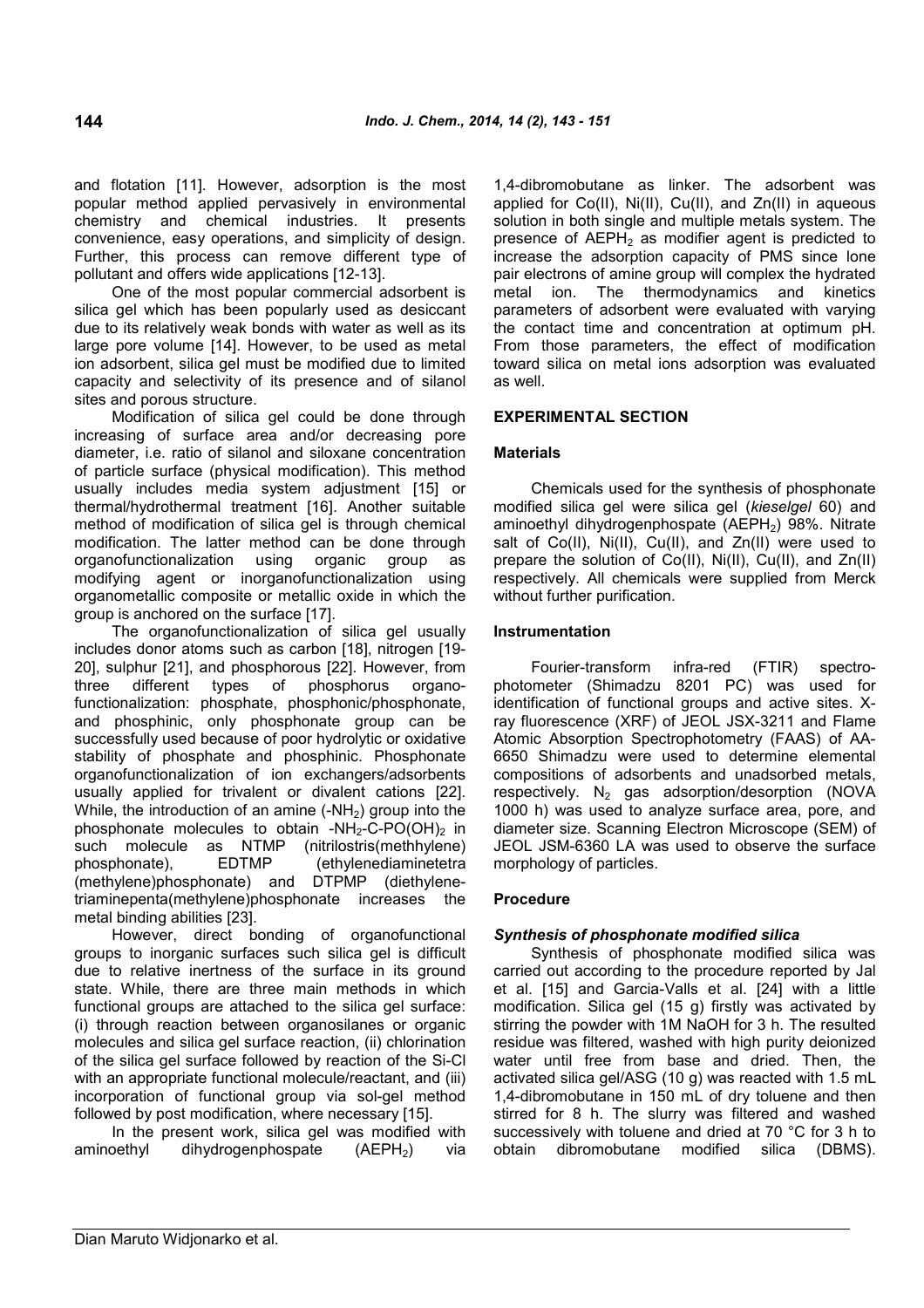Immobilization of phosphonate was conducted via mixing DBMS (10 g) with 1 g of  $AEPH<sub>2</sub>$  for 24 h, and then the resulted residue was washed with deionized water and dried at 70 °C for 3 h to obtain phosphonate modified silica (PMS). The material then was characterized with FTIR spectroscopy, XRF, and  $N_2$  gas adsorption-desorption.

#### *Adsorption of metal ions*

Adsorption of Co(II), Ni(II), Cu(II), and Zn(II) on adsorbents was carried out according to the procedure reported by Mishra et al. [25] with little modification. Aqueous solution of Cu(II) containing 20 ppm was shacked with 0.025 g adsorbent for 30 min at various pHs (5-8). The optimum pH was used to evaluate the thermodynamics parameter by varying the contact time and kinetics parameter by varying the concentration (5, 10, 20, 50, 100, and 200 ppm). The solution was filtered with a filter paper and the concentration of unadsorbed metal ion was detected by FAAS. To study the adsorption for multiple metal systems, the work was carried out according to the procedure reported by Shoaib et al. [26]. A solution of metal ion mixture was prepared with the concentration of each metal ions equal to 20 ppm. The adsorption experiment was carried out analog to that for single metal system.

#### **RESULT AND DISCUSSION**

The physicochemical of adsorbent is affected by several factors, such as technique of synthesis and chemical modifications. While, the metal adsorption is affected by several operating parameters, such as pHs, contact times and initial metal concentrations. In present study, all these have been explored in order to evaluate treatment technology for Co(II), Ni(II), Cu(II), and Zn(II) removal from synthetic solutions.

#### **Physical and Chemical Characteristic of Adsorbent**

In present study, adsorbent has been synthesized with surface modification of inorganic substrate (grafting technique) [27]. The inorganic substrate used was silica gel.  $AEPH<sub>2</sub>$  and 1,4-dibromobutane were used as organic polymer and coupling agent, respectively.

The synthesis of PMS was done initially by activation of silica gel with NaOH [28], followed by grafting of 1,4-dibromobutane onto silica gel surface [18] and finally by grafting of phosphonate onto 1,4-dibromobutane previously grafted onto silica. As an adsorbent, the resulting material has been analyzed its physical and chemical character, such as active sites and pores properties [29].

Fig. 1 shows infrared spectra of PMS. The presence of silica gel is identified with the existence of



siloxane, Si-O-Si, and silanol, Si-OH. Siloxane is indicated with the band at 1087  $cm^{-1}$  of Si-O asymmetric stretching vibration [30-31] and bands at 802  $cm^{-1}$  and 455  $cm^{-1}$  due to Si-O stretching and bending vibration, respectively [32]. Silanol is indicated with the band at  $972 \text{ cm}^{-1}$  due to Si-O stretching vibration on silanol group [29]. Phosphonate is identified with band at  $1257 \text{ cm}^{-1}$  of P=O and band at 1028  $cm^{-1}$  of P-O stretching vibration of organic phosphate [33]. Hydrocarbon is indicated with band at 2939 cm<sup>-1</sup> due to CH asymmetric stretching vibration in  $CH<sub>2</sub>$  aliphatic group and band at 2885  $cm<sup>-1</sup>$  due to CH symmetric stretching vibration in  $CH<sub>2</sub>$  group of hydrocarbon [30]. The presence of hydrocarbon is also indicated by the band at  $1435$  cm<sup>-1</sup> due to CH asymmetric bending vibration of  $CH<sub>2</sub>$  and band at 1285 cm<sup>-1</sup> of CH<sub>2</sub> stretching vibration on Si-CH<sub>2</sub>-R group [30]. The infrared spectra of PMS suggest that it consist of silica, phosphonate, and hydrocarbon.

Moreover, infrared spectra (Fig. 1) revealed the anchored of organic groups onto inorganic surface. The grafting of hydrocarbon onto silica surface is indicated with the broadening band at around 1000-1250  $cm^{-1}$ , since the band of Si-O silica gel overlapped with the CH band of hydrocarbon. The grafting is also indicated with the presence of weak absorbance at wave number of 563.21  $cm^{-1}$  due to the presence of C-Br stretching vibration. In the present study, 1,4-dibromobutane was used for coupling agent as surface modifier bearing non-reactive organic group. This surface modification allows the formation of stable bonds between the organic polymer and silica gel [32]. The immobilizing of phosphonate onto hydrocarbon chain is indicated by the band at  $3400-3500$   $cm^{-1}$  correlated with the stretching vibration of N-H group, amine primary aliphatic and bending vibration of amine primary. Moreover, the immobilizing of phosphonate is also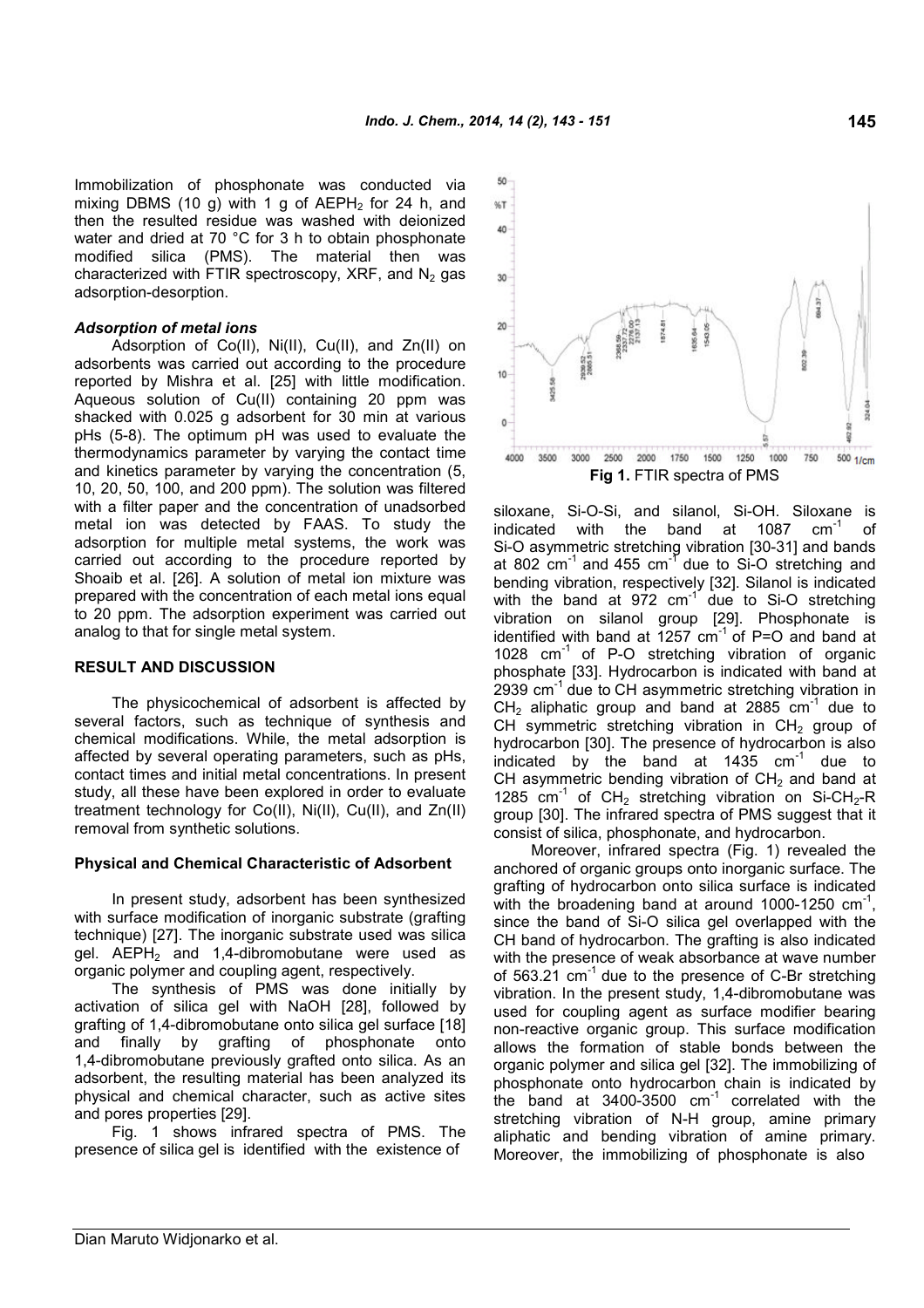| <b>able 1.</b> Summary of the imitated spectra assignment of Pivis |                 |                      |            |                                                      |           |  |
|--------------------------------------------------------------------|-----------------|----------------------|------------|------------------------------------------------------|-----------|--|
| Material<br>Functional                                             |                 | Type of<br>Frequency |            | Description                                          |           |  |
|                                                                    | Group           | (cm̃ '               | Vibration  |                                                      |           |  |
|                                                                    | $Si-O$          | 1087.85              | Stretching | Asymmetric (Si-O-Si)                                 | $[30-31]$ |  |
|                                                                    | Si-O            | 972.12               | Stretching | Si-OH                                                | $[33]$    |  |
| Silica gel                                                         | Si-O            | 802.39               | Wagging    | Symmetric (Si-O-Si)                                  | $[32]$    |  |
|                                                                    | Si-O            | 455.20               | Bending    | Si-O-Si                                              | $[32]$    |  |
|                                                                    | O-H             | 3425.85              | Stretching | Water molecule adsorbed                              | [33]      |  |
|                                                                    | CH <sub>2</sub> | 1265.30              | Stretching | $Si$ -CH <sub>2</sub> -R                             | $[32]$    |  |
| 1,4-dibomobutane                                                   | $C-H$           | 1435.04              | Scissoring | Asymmetric $(CH_2, R\text{-}CH_2\text{-}CH_2(SiOR))$ | $[32]$    |  |
|                                                                    | C-H             | 2892.22              | Stretching | Symmetric $CH2$                                      | $[32]$    |  |
|                                                                    | C-H             | 2952.66              | Stretching | Asymmetric CH <sub>2</sub>                           | [32]      |  |
|                                                                    | $P = O$         | 1257                 |            | Aliphatic                                            | [33]      |  |
| AEPH <sub>2</sub>                                                  | <b>POH</b>      | 900-1050             |            |                                                      | $[33]$    |  |
|                                                                    |                 | 2400                 |            |                                                      | $[33]$    |  |
|                                                                    |                 | 2600                 |            |                                                      | [33]      |  |

**Table 1.** Summary of the infrared spectra assignment of PMS

**Table 2.** Textural characteristic of materials



**Fig 2.** N<sub>2</sub> adsorption/desorption isotherm for PMS

indicated with band broadening at around 1000-1250  $cm^{-1}$  due to the band of P=O and P-O of AEPH<sub>2</sub> overlapped with the band of silanol and siloxane and hydrocarbon previously described. In the same time band at  $563.21$  cm<sup>-1</sup> disappearance since the C-Br groups mobilized while phosphonate immobilized. The result suggests that phosphonate parts grafting onto silica surface linked by hydrocarbon chain.

From XRF analysis, PMS contains Si of about 45.69% (w/w) and P of about 1.33% (w/w). It reveals that modification of silica gel increases the content of phosphorous significantly.

Infrared techniques are also useful in studying the nature of the active sites for adsorption, through the use of water molecules adsorbed as probes. The active sites of material was indicated by the presence of water molecules adsorbed (Fig.1). The band at 3425 cm<sup>-1</sup> due to the OH stretching vibration of silanol and OH stretching vibration of water molecules [33]. The band of OH stretching vibration correlates to silanol active sites at band of 3745  $cm^{-1}$ . The band at 972.12  $cm^{-1}$  is overtone of silanol. The band correlates to the Si-O stretching vibration of silanol Si-OH group. The water adsorbed onto material surface correlates with the presence of silanol active sites, since oxygen atom of water molecules interact with hydrogen atom of PMS to form hydrogen bonding [34]. The metal adsorption may occur through coordinately bonded or protonated species, i.e. P-O or P=O [34]. Table 1 summarizes the assignment for the infrared spectrum of PMS. The result suggests that PMS contains active sites which attracted polar molecule.

#### **Porosity**

The  $N<sub>2</sub>$  adsorption-desorption isotherm of PMS is depicted in Fig. 2 showing typical isotherm of type IV. This type of isotherm is commonly associated with mesoporous materials. Mesopores are the pores which give rise to the phenomenon of capillary condensation with the adsorption/desorption isotherm, which is observed by the existence of an inherent hysteresis loop. The mesopores fill in the final stages of the isotherm by multilayer formation. The pore diameters are so large that at low relative pressures monolayer coverage occurs followed by further layers and the adsorbed film acts as a nucleus upon which capillary condensation may take place. This mechanism gives rise to hysteresis, as there are differences in the pore filling and emptying processes. Capillary condensation give rises to a hysteresis loop and the isotherm also exhibit a limited uptake at higher relative pressure. The  $N<sub>2</sub>$  adsorption-desorption isotherm of PMS is similar with silica gel. The results indicate that modification of silica has no significant effect on the pore structure.

From Table 2, it can be seen that modification process increases surface area and total pore volume.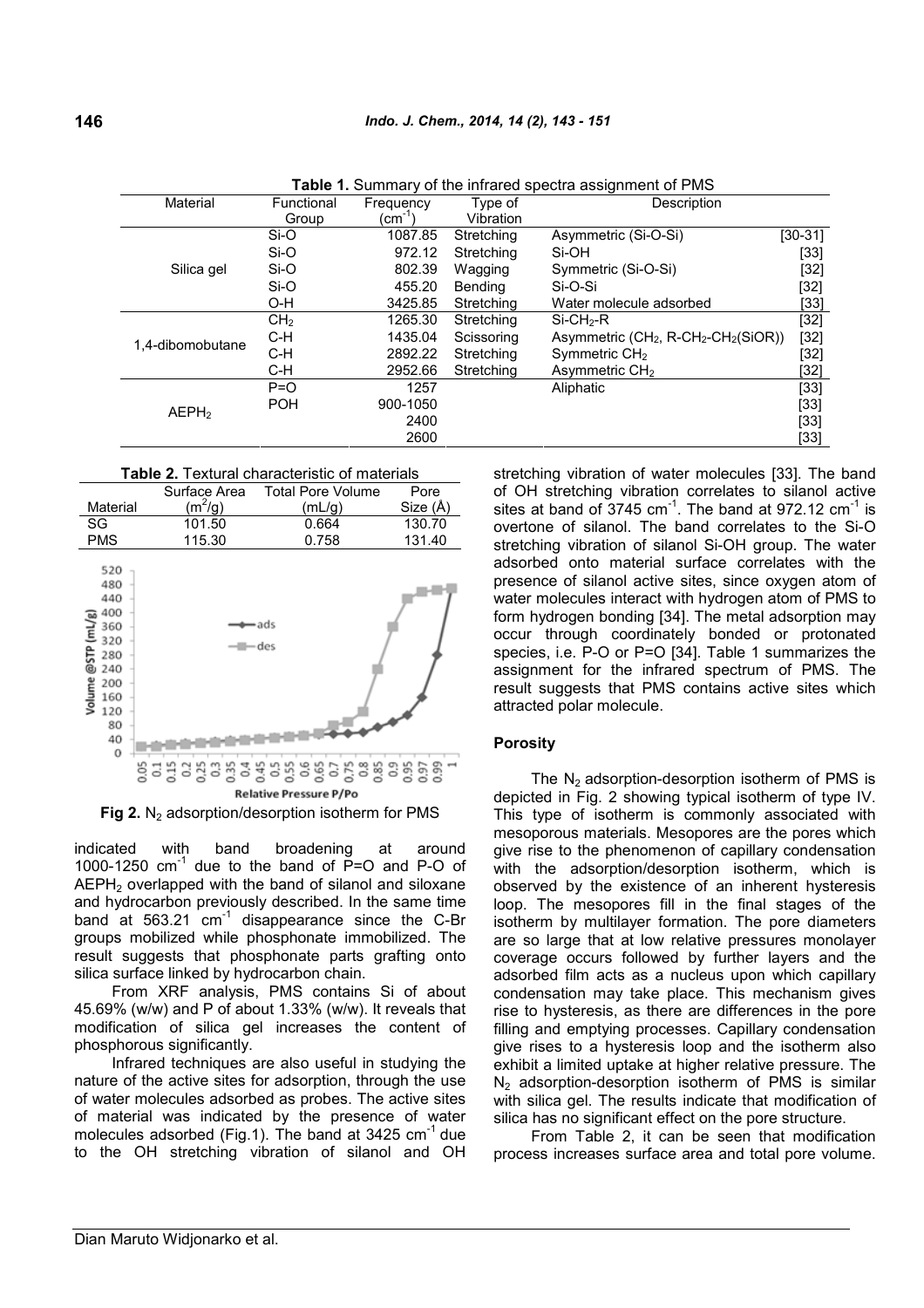Surface area and total pore volume of product are 115.30  $m^2g^{-1}$  and 0.758  $mLg^{-1}$ , respectively. However, surface area and total pore volume of silica gel are 101.5  $m^{-2}g^{-1}$ and 0.664 mLg<sup>-1</sup>, respectively. This phenomenon is due to grafting of modifier to surface of silica. In the grafting step of hydrocarbon chain to silica the surface area of modified silica expand to 111.85  $m^2g^{-1}$ . In the grafting step of phosphonate to modified silica with hydrocarbon chain, surface area, pore volume, and pore diameter increase to 115.30  $\text{m}^2\text{g}^{\text{-}1}$ , 0.758  $\text{m} \text{L}\text{g}^{\text{-}1}$ , and 131.40 Å respectively. It indicates that the grafting of hydrocarbon chain and phosphonate molecules are on the surface and inside of the silica pores. The phenomenon are similar to those investigated by Jal et al. [18].

According to the surface area of 115.30  $m^2g^{-1}$ (Table 2) the experimental P analysis of 1.33% (w/w) corresponds to a grafting density close to 2  $\mu$ mol m<sup>2</sup> [35]. Within the experimental errors, the elemental analyses of P were agreement with the chemical structure.

### **Morphology**

SEM image of PMS prepared by grafting technique are presented in Fig.3. The images suggest that the amorph particles of PMS is likely covered by grafted molecules and a significant change could be observed compared to silica. It indicates the synthesis of PMS by immobilizing phosphonate on DBMS has been successfully done.

#### **Adsorption of Metal Ions**

#### *Effect of pH*

The effect of pH on metal ions adsorption was studied at a pH range of 5–8 since pH of waste water released to the environment should over 5 [1-4] and the investigated metal ions tend to form solid complex hydroxo metal  $M(OH)_2$  at higher pH. Therefore, the adsorption study was performed only at pH of 5 and 6 (Table 3). It can be seen that phosphonate modification on silica increases its capability and the capability in pH of 6 is bigger than that of 5.

The metal ions adsorption on PMS has similar pattern to that on silica gel. From Table 3, it can be seen that in both pH, 5 and 6, the amount of metal ions adsorbed on PMS are bigger that of silica. The bigger capability of PMS is performed by the existence of active sites of phosphonate, i.e. P-OH group on the surface of PMS. These active sites could interact with metal ion by forming hydrogen bridging. However, the other active sites, i.e. P=O group still in the same form due to the pH of solution in the range of pH 5.4–11. These active sites could interact with metal ions by forming complex. The

| 3 |        | Silica     | 0.38  | 4.43  |
|---|--------|------------|-------|-------|
| f | Co(II) | <b>PMS</b> | 3.23  | 7.43  |
|   |        | Silica     | 2.52  | 2.22  |
|   | Ni(II) | <b>PMS</b> | 6.13  | 12.47 |
|   |        | Silica     | 8.68  | 19.20 |
|   | Cu(II) | <b>PMS</b> | 8.76  | 21.02 |
|   |        | Silica     | 7.41  | 4.70  |
|   | Zn(II) | <b>PMS</b> | 16.43 | 8.26  |
|   |        |            |       |       |



**Table 3.** Parameter result of the adsorption study

Metal-ion Adsorbent  $\frac{\text{Adsorption}(mg/g)}{pH 5}$  pH 6

**Fig 3.** SEM image of PMS 200x (a) PMS 20000x (b)

presence of other active sites, i.e. amin since has lone pair electrons as oxygen of P=O could interact with metal ions by forming complex. The active sites mentioned above perform more effective than the adsorption of silanol active sites.

Except Zn(II), the metal ions adsorption at pH of 6 t is bigger than that at 5 (Table 3). On the other hand, the pH raising effect on metal ions speciation. The metal ions exist in the solution based on pH as  $M^{2+}$ , MOH<sup>+</sup>, M(OH)<sub>2</sub>, M(OH)<sub>3</sub><sup>-</sup>, and M(OH)<sub>4</sub><sup>2-</sup> depend on its pH. When the initial pH was adjusted at 5, most metal ions tend in the form of free ion or as complex  $[M(H<sub>2</sub>O)<sub>x</sub><sup>n+</sup>]$  [36-39]. At this low pH, repulsion force between metal ions in solutions is occurred. As long as raising the pH, the free metal ions decrease and tend to form as hydroxide metal species  $[MOH(H<sub>2</sub>O)<sub>x-1</sub>^{+(n-1)}].$ The later species are much more easy to adsorp than its free complex ion [16]. In case of zinc metal ions, adsorption shows different trend especially at higher pH. As the pH increases from 6 to 12, zinc ion undergoes complex such as [Zn(OH)<sub>4</sub>]<sup>2</sup> where zinc can hydrolysis according to the general expression for divalent metal as

 $Zn^{2+} + n H_2O \leftrightarrow Zn(OH)_{n}^{2-n} + n H^+$ 

This complex ions and negative functional group on the silica or PMS surface tend to have electrostatic repulsion. However, this complex forming more strongly bound "inner sphere" complexes (such as Si-O-Zn) or rather loosely bound "outer sphere" complexes via hydrogen bridges (Si-O..... H-O-Zn, Si-O ... HOHZn) [34].

The pH raising also effect on the protonation of functional group on the surface of adsorbents. When the initial pH was adjusted to 5, phosphonate active sites of PMS in the form of  $-PO<sub>3</sub>H$ . With increasing pH,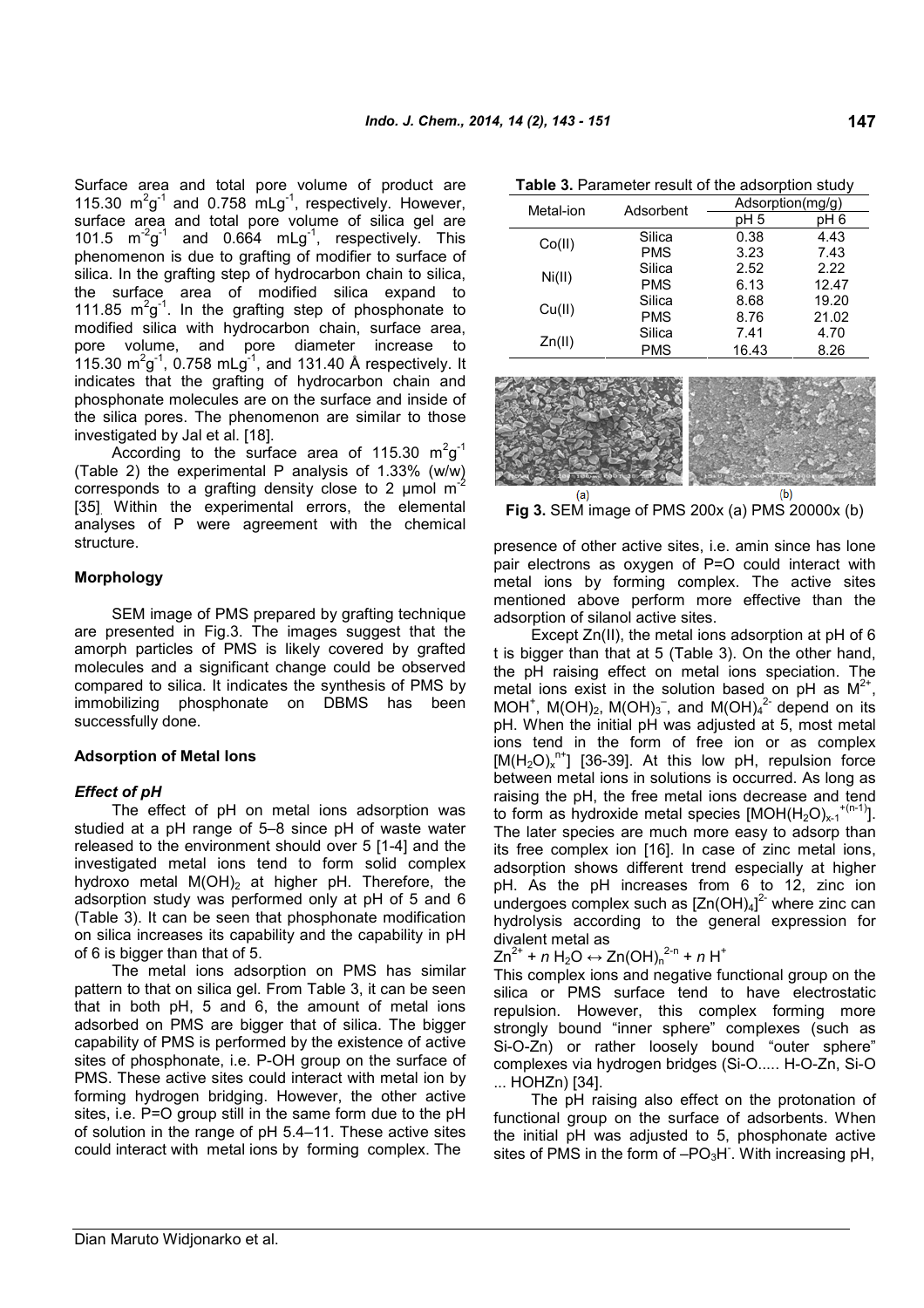| Model kinetic                   |        | Co(II) |           | Ni(II)         |        | Cu(II)         |        | Zn(II) |
|---------------------------------|--------|--------|-----------|----------------|--------|----------------|--------|--------|
|                                 |        | ₽      |           | D <sup>∠</sup> |        | D <sup>Ζ</sup> |        |        |
| 1 <sup>st</sup> Order           | 0.0121 | 0.9119 | $-0.0236$ | 0.8166         | 0.0054 | 0.2551         | 0.0044 | 0.7837 |
| <sup>2nd</sup> Order            | 0.0848 | 0.7881 | $-0.1088$ | 0.5420         | 0.1304 | 0.5548         | 0.0427 | 0.7913 |
| Pseudo 1 <sup>st</sup><br>order | 0.3832 | 0.9985 | 0.0804    | 0.9835         | 0.0544 | 0.1482         | 0 1124 | 0.8585 |
| Pseudo 2 <sup>nd</sup> order    | 0.0489 | 0.9999 | 0.0015    | 0.8692         | 0.4012 | 0.9939         | 0.1590 | 0.9967 |

**Table 4.** Kinetics of metal ion adsorption on PMS



**Fig 4.** Adsorption curve of metal ion on PMS at various contact times

phosphonate active sites of PMS in the form of  $-PO_3^2$ inspite of its  $pK_2 = 5.4$  and  $pK_3 = 11$ . The charge raising effect on the interaction force. The electrostatic interaction in the pH of 5 is big. However, the electrostatic interaction in the pH of 6 is bigger than that in of 5. At low pH, due to high positive charge density of protons on the surface sites, electrostatic repulsion will be high during uptake of metal ions resulting in lower removal efficiency. With increasing pH, electrostatic repulsion decrease due to the reduction of positive charge density on the sorption sites, thus resulting in an enhancement of metal adsorption. The above fact related to the effect of pH on adsorption was also supported by several earlier workers [15-16]

The adsorption of metal ions onto the surface of PMS as well as surface of silica gel can also by hydroxocomplexes that are inclined to the formation of polynuclear diamagnetic cluster as

 $\equiv$ SiOH + M<sup>2+</sup> ↔  $\equiv$ SiOM<sup>+</sup> + H<sup>+</sup>, M<sup>2+</sup> = Cu<sup>2+</sup>, Co<sup>2+</sup>, Ni<sup>2+</sup>, Zn<sup>2+</sup> and

≡SiOH +  $M^{2+}$  ↔ ≡SiOMOH + 2H<sup>+</sup>

The first reaction provides a positive surface charge, which yield a repulsion force between part of the adsorbed surface and the copper ions that exist freely in the solution. The second reaction takes place between the surface and the free  $Cu^{2+}$  in the solution leading to formation complex surface of SiOCuOH. It is cleared that an extra proton produced in the solution at the hydrolysis of adsorbed copper. This proton was released from water molecule in the coordination sphere of hydrated  $Cu<sup>2+</sup>$  ions. The possibility of the formation of such complexes is confirmed by Vlasova and coworkers [40].

On the other hand, other active sites, i.e amin, not change its charge because its pKa >3. However these active sites could interact with metal ions by complexing. In case of silanol as other active sites of PMS, the pH raising has no effect on its charge. In both pH of 5 and 6, silanol active sites in the form of ≡Si-O. This negative surface charge interacts effectively with  $M^{2+}$ .

The phenomenon above can be explained by considering the potential ionic of adsorbate. All metal ions are borderline cations (HSAB). Ionic radii of Cu(II), Co(II), Ni(II), and Zn(II) are (pm) 69, 74, 72, and 74 respectively. Therefore Cu(II) which has the smallest ionic radii has the biggest potential ionic. The above fact related to the effect of atomic radii on adsorption was also supported by several earlier workers [41,43- 44]

#### *Kinetics of adsorption*

The effect of contact time on the adsorption of 50 mL 20 ppm metal ions at room temperature and initial pH 6 with 0.025 g adsorbent is shown in Fig. 4. It is obvious that the adsorption of metal ions on PMS is very fast and equilibrium is achieved within 5 min, except Cu(II), within 30 min. These patterns are similar to that on silica gel. However, the amount of metal ions adsorbed on silica is less than that on PMS (graphic is not shown). The nature of PMS and metal ions types governs the time needed to reach the equilibrium. The fast adsorption probable occurred due to the mesoporousity in PMS facilitating the transportation of metal ion to meet easily the active sites. Since Cu(II) is the smallest radii among metal ions, it leads to hydrate water molecules in a large number and to form bulky hydrated metal ions. As consequence, the mobility of that that ion is lower.

This kinetics of metal ions adsorption is evaluated from the curve of correlation between the amounts of metal ions adsorbed vs. contact time. The kinetics parameter of metal ions adsorption calculated using models of 1<sup>st</sup> order, 2<sup>nd</sup> order, pseudo-1<sup>st</sup> order, and pseudo-2nd order [42-44] are shown in Table 4.

According to the value of the correlation coefficient  $(R^2)$ , the kinetics of Cu(II) adsorption on PMS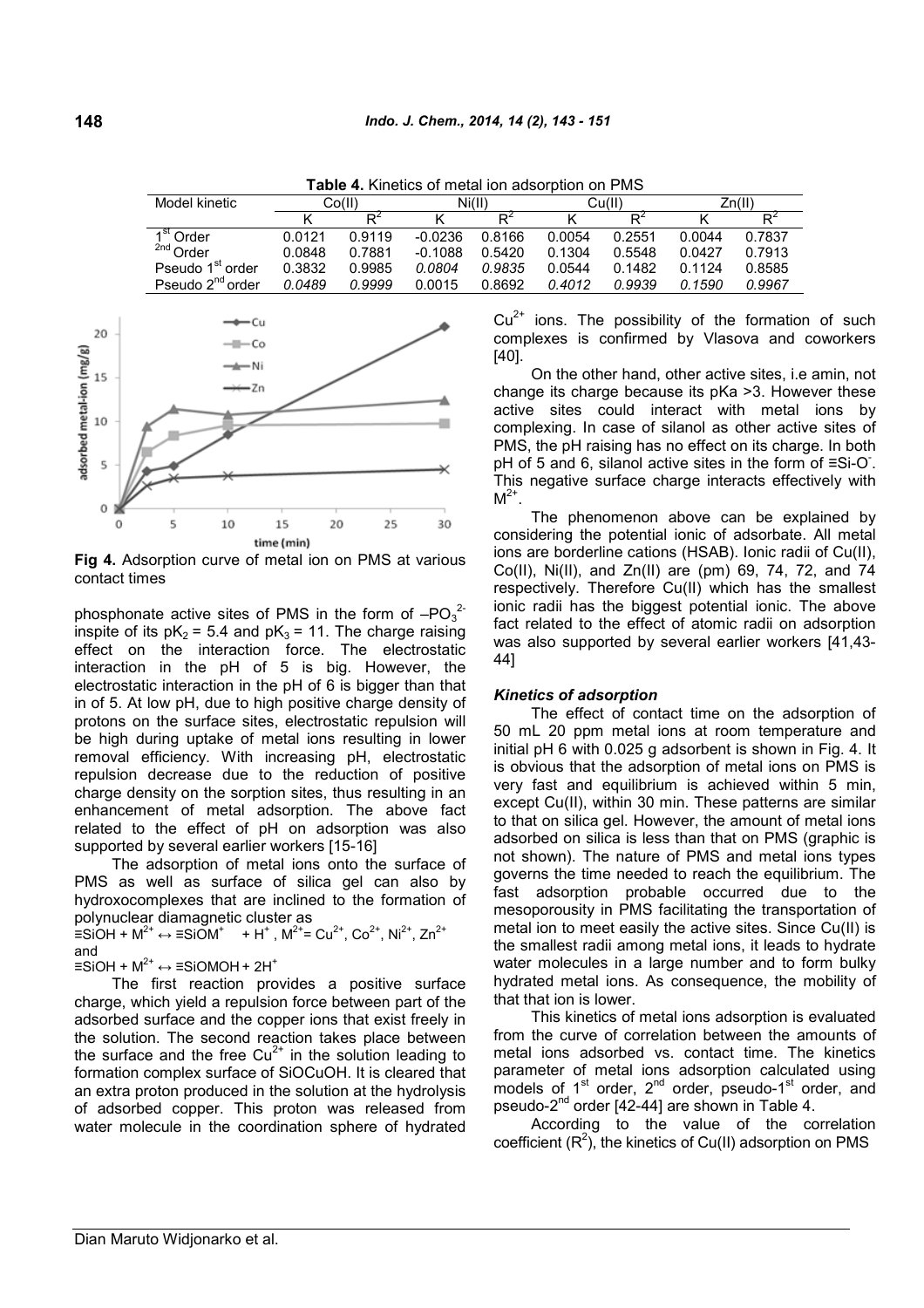|             |     | Langmuir Model |                         | <b>Freundlich Model</b> |        |  |
|-------------|-----|----------------|-------------------------|-------------------------|--------|--|
| Metal       |     | Capacity       | $R^2$                   | Capacity                | $R^2$  |  |
|             |     | (mmol/g)       |                         | (mmol/g)                |        |  |
| Co(II)      |     | 0.3332         | 0.9783                  | 0.2692                  | 0.8091 |  |
| Ni(II)      |     | 0.5032         | 0.9996                  | 0.5565                  | 0.5898 |  |
| Cu(II)      |     | 0.4745         | 0.9524                  | 1.0049                  | 0.9679 |  |
| Zn(II)      |     | 0.0356         | 0.9269                  | 0.0624                  | 0.2460 |  |
|             |     |                |                         |                         |        |  |
|             | 100 |                | $=$ Zn(II)              |                         |        |  |
|             | 90  |                | - Ni(II)                |                         |        |  |
|             | 80  |                |                         |                         |        |  |
|             | 70  |                | $\longleftarrow$ Co(II) |                         |        |  |
|             | 60  |                | = Cu(II)                |                         |        |  |
| Co-Ct(mg/g) | 50  |                |                         |                         |        |  |
|             |     |                |                         |                         |        |  |
|             | 40  |                |                         |                         |        |  |
|             | 30  |                |                         |                         |        |  |
|             | 20  |                |                         |                         |        |  |
|             | 10  |                |                         |                         |        |  |
|             | 0   |                |                         |                         |        |  |

**Table 5.** Adsorption capacity of metal ions on PMS

**Fig 5.** Curve of metal adsorption at the various metal ion concentration

 $Co(mg/L)$ 

60

80

100

40

was observed to follow the pseudo 1<sup>st</sup> order indicating that a large excess of one of the reactants ([adsorbent]>>[adsorbate]) so that, during adsorption occurs, only a small amount of the reactant (adsorbate) is consumed so the reaction rate depend on the concentration of adsorbate. It is supported by high capability PMS in adsorbing Cu(II) since silanol, amin, and phosphonate active sites have similar capability to interact with the ions. However, Co(II), Ni(II), and Zn(II) prefer to follow pseudo  $2<sup>nd</sup>$  order indicating that the adsorbent does not contain a large excess amount available for those ions so that concentration of active sites on the adsorbent declines linearly to that of the adsorbate during adsorption. As mentioned above, phosphonate groups govern more in adsorbing those metals ions rather than silanol ones. In the case, the adsorption rate depends on the square concentration of adsorbate. A similar phenomenon has been reported in other studies The rate constants (k) for each system calculated from the linear least square method and presented in Table 4 give a good correlation coefficient  $(R^2$  close to 1).

## *Capacity of adsorption*

 $\theta$ 

20

The adsorption capacity and also the performance of the PMS were usually predicted from equilibrium sorption isotherm. The adsorption isotherm indicates how the adsorbed molecules distribute between the liquid phase and the solid phase when the adsorption process reaches an equilibrium state.

The efficiency of metal ions removal is affected by metal ion concentration, with decreasing removal percentage as concentration increase from 5 to 100 mg/L at constant pH and room temperature. After maximum capability is achieved, the increase in adsorbate concentration result in decrease steadily in removal percentage of Co(II), Ni(II), Cu(II), and Zn(II). At 5 mg/L of Cu(II) solution the removal of metal ion was found to be between 34.4% (silica) and 67.9% (PMS). At 10 mg/L of Cu(II) solution the removal of metal ion from 28.1% (silica) and 50.3% (PMS). Cu(II) solution removal efficiency of 0.4% (silica) and 40.9% (PMS) were achieved at adsorbate dosage level of 20 mg/L. It is evident that for all adsorbents maximum removal efficiency was achieved at an adsorbate dosage level of 50 mg/L. The variation in sorption capacity between the various adsorbents could be related to the type and concentration of surface group responsible for adsorption of metal ions from solution. Increasing adsorbate dosage reduces the number of active sites in the surface available for adsorption.

To study of the extent and degree of favorability of adsorption, in this experiment with variation range from 5 to 200 ppm of metal ions was carried out and the isotherm data obtained were fitted with two well known models suggested by Langmuir and Freundlich which commonly used in solution model. The results are shown in Table 5.

From the coefficient linearity  $(R^2)$  of Table 4, adsorbents prefer to Langmuir model in adsorbing Cu(II). However adsorbents prefer to Freundlich model in adsorbing Co(II), Ni(II), and Zn(II). Therefore, in adsorption of Cu(II), the metal ion tend to form an adsorbed solute monolayer, with no side interactions between the adsorbed ions. It also assumes that the interactions take place by adsorption of one ion per binding site and that the sorbent surface is homogeneous and contains only one type of binding site. However, in adsorption of Co(II), Ni(II), and Zn(II), these metal ions tend to form multilayered structure. The result indicates that PMS prefer in trend adsorption capacity of Cu(II)>Ni(II)>Co(II)>Zn(II). Adsorption capacity of adsorbent depends on its surface area, pore diameter, solubility adsorbate, pH, and temperature.

#### *Selectivity*

A comparison of capability of PMS in adsorbing Co(II), Ni(II), Cu(II), and Zn(II) in individual, binary and quarternary metal ions system represented as selectivity coefficient is expressed in Table 6. While in individual metal ions, PMS prefer in trend selectivity of Cu(II)>Co(II)>Ni(II)>Zn(II). However, in binary and quartenary metal ions system PMS prefer in trend selectivity of Cu(II)>Ni(II)>Co(II)>Zn(II). It indicates that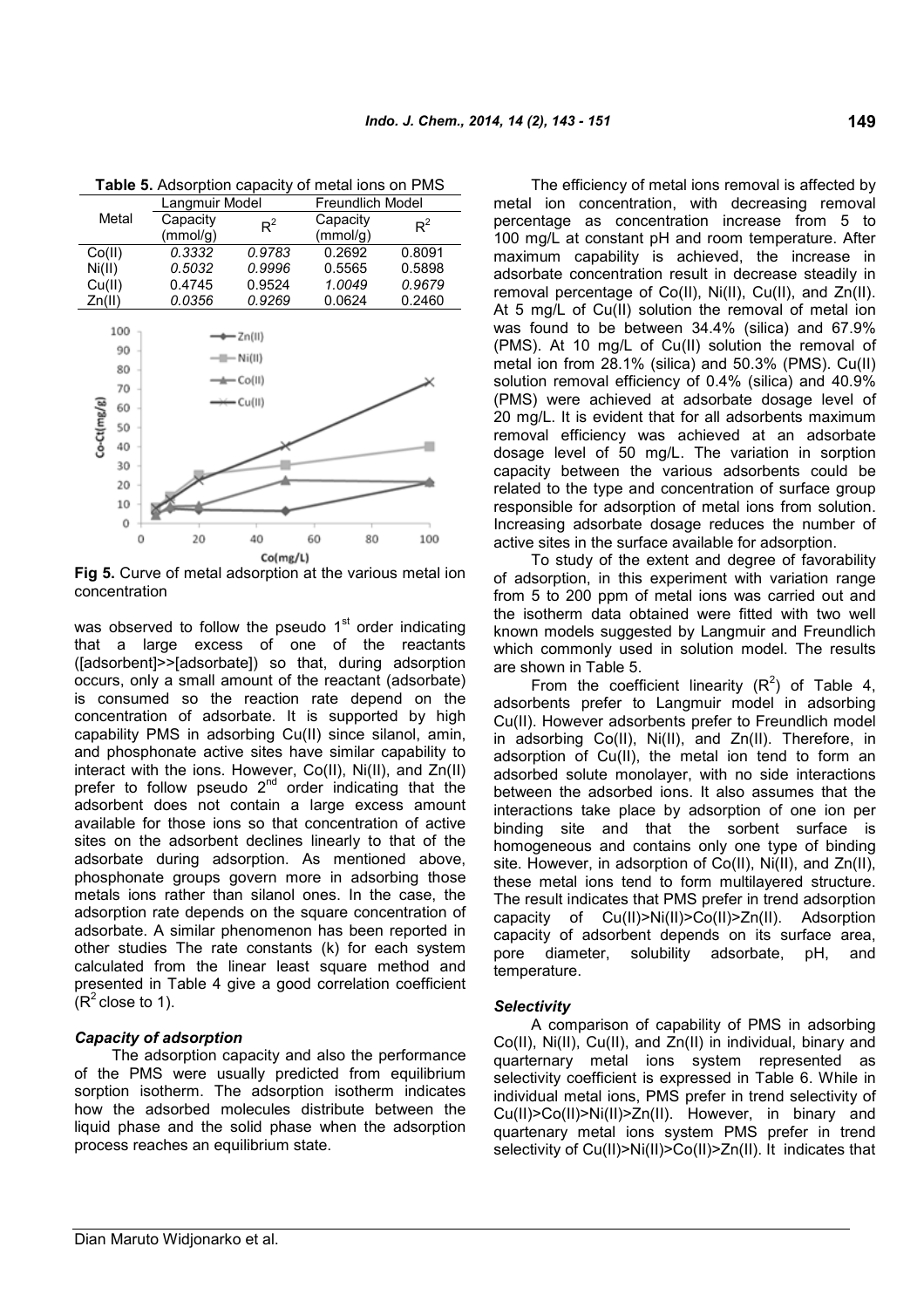**Table 6**. PMS selectivity of Cu(II) toward other metal

| System     | Selectivity Coefficient |       |        |  |  |  |
|------------|-------------------------|-------|--------|--|--|--|
|            | Cu/Co                   | Cu/Ni | Cu/Zn  |  |  |  |
| Individual | 4.331                   | 3.364 | 33.753 |  |  |  |
| Binary     | 1.868                   | 2.193 | 3.775  |  |  |  |
| Tertiarv   | 1.300                   | 1.400 | 2.980  |  |  |  |

the trend selectivity of PMS is not too strong.

PMS selectivity toward individual metal ion system correlated with the decreasing strength of bond with soft ligand. It is similar to the adsorption of metal ions on silica. However, the presence of other ions which has similar properties change significantly the selectivity of PMS in adsorbing Co(II), Ni(II), Cu(II), and Zn(II). It is probably due to the absence of competitive process between metals and adsorbent in single component system. The most likely reason for the trend is the competition for adsorption site and screening effect by the competing metal ions.

Ionic radii and hydration energy is an important factor in adsorption process. The preferential adsorption behavior of adsorbent for metal ions acquired in present investigations could also explained in term of ionic radii  $(A)$  of metal ions  $(Cu(II) 69, Co(II) 74, Ni(II) 72, and$ Zn(II) 74. Thus the element with larger ionic radius will compete faster for exchange sites than those of smaller ionic radius. Adsorption may be related to the loss of the entire hydration sphere that precedes hydrolysis. The smaller the ionic radius, the greater its tendency to hydrolyze leading to reduce sorption. The observed order indicates that Cu may have greater accessibility to the surface of certain pore than Ni(II), Co(II), and Zn(II) due to its larger ionic radius. Adsorption may relate to the loss of entire hydrogen sphere that proceeds hydrolysis. The smaller the ionic radius, the greater its tendency to hydrolyze leading to reduce adsorption [45].

## **CONCLUSION**

Phosphonate modified silica (PMS) has been successfully prepared by covalently grafting technique in two-steps procedure. Namely attachment of a linker compound and immobilization of phosphonate functional groups. Adsorption of metal ions investigated on phosphonate modified silica follow a pseudo 1<sup>st</sup> order mechanism for Cu(II) and pseudo  $2<sup>nd</sup>$  order for Co(II), Ni(II), and Zn(II). PMS gives the adsorption capacity of metal ions with the order: Cu(II)> Ni(II)> Co(II)> Zn(II) and the selectivity for adsorption of Cu(II) is higher toward Zn(II) than Co(II) and Ni(II). Further investigation is focused on the removal of metal ion from the potency adsorbent to analyze the capacity of the adsorbent to be applied as stationary phase in ion chromatography. Additionally, synthetic adsorbents immobilized with phosphonate open a broad spectrum of prospects for tailor-made application in the removal of different type of heavy metals ions for recovery and preconcentration.

#### **REFERENCES**

- 1. WHO, 2003, *Guidelines for Drinking-water Quality: Cu in Drinking Water*, World Health Organization.
- 2. WHO, 2006, *Concise international chemical assessment document; 69, Cobalt and Inorganic Cobalt Compounds*, World Health Organization.
- 3. WHO, 2005, *Guidelines for Drinking-water Quality: Nickel in Drinking Water*, World Health Organization.
- 4. WHO, 2003, *Guidelines for Drinking-water Quality: Zink in Drinking Water,* World Health Organization, Geneva.
- 5. Sampaio, R.M., Timmers, R.A., Xu, Y., Keesman, K.J., and Lens, P.N., 2009, *J. Hazard. Mater.*, 165 (1-3), 256–265.
- 6. Pohl, P., and Prusisz, B., 2004, *Anal. Chim. Acta*, 502 (1), 83–90.
- 7. Genç-Fuhrman, H., Wu, P., Zhou, Y., and Ledin, A., 2008, *Desalination,* 226 (1-3), 357–370*.*
- 8. Ulewicz, M., Walkowiak, W., Gega, J., and Pośpiech, B., 2003, *Ars Separatoria Acta*, *2*, 47–55.
- 9. Sholkovits, E.R. and Copland, D., 1981, *Geochim. Chosmochim. Acta*, 45 (2), 181–189.
- 10. Koutlemani, M.M, Mavros, P., Zouboulis, A.I., and Matis, K.A., 1994, *Sep. Sci. Technol.*, 29 (7), 867–886.
- 11. Krajewska, B., 2001, *React. Funct. Polym.*, 47 (1), 37–47.
- 12. Georgaka, A., and Spanos, N., 2010, *Global NEST J.*, 12 (3), 239–247.
- 13. Bhatnagar, A., and Minocha, A.K., 2006, *Indian J. Chem. Technol.*, 13, 203–217.
- 14. Yang, R.T, 2003, *Adsorbents: Fundamentals and Applications*, John Willey and Sons.
- 15. Dash, S., Mishra, S., Patel, S., and Mishra, B.K., 2008, *Adv. Colloid Interface Sci.*, 140 (2), 77–94.
- 16. Foschiera, J.L., Pizzolato, T.M., and Benvenutti, E.V., 2001, *J. Braz. Chem. Soc*., 12 (2), 159–164.
- 17. Bordelanne, O., and Dellvile, M-H., 2002, *Solid State Sci.*, 4 (6), 851–858.
- 18. Jal, P.K., Patel, S., and Mirsha, B.K., 2003, *Talanta*, 62 (5), 1005–1028.
- 19. Arakaki, L.N.H., and Airoldi, C., 2000, *Polyhedron*, 19 (4), 367–373.
- 20. Qu, R., Niu, Y., Sun, C., Ji, C., Wang, C., and Cheng, G., 2006, *Microporous Mesoporous Mater.,* 97 (1), 58–65.

ions